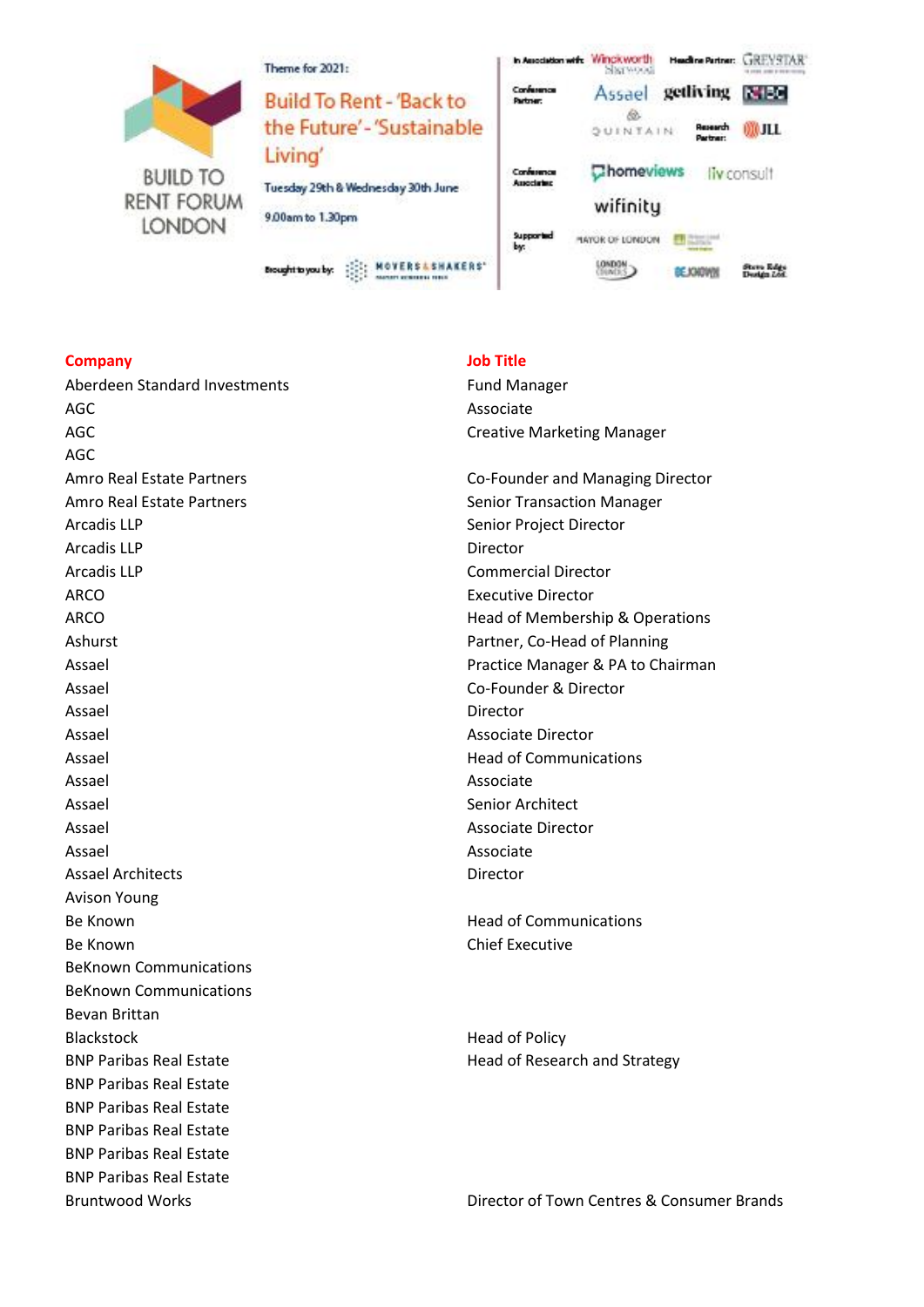Build to Rent **Director** CallisonRTKL **Associate Principal** CallisonRTKL **Senior Associate** Senior Associate Camargue Car Park Storage **Managing Director** Managing Director CBRE Global Investors and Strategic Residential Adviser **CEG CEG Head of Residential Development** CEG Project Director Centred Architecture **Director** Director Centred Architecture **Interior Designer** Centred Architecture Centred Architecture **Consultant** Charles Russell Speechleys LLP Lawyer Common Living **Managing Director** Managing Director Conductor London Founder Cortland Cortland Cortland Chief Operating Officer Cortland President Europe David Phillips **Build to Rent Director** David Phillips **Account Executive COUNTER** Dolphin Living **Chief Executive** Dougray Smith **Director** Director DS2 LLP Partner Eagle Street Founder & CEO Eagle Street Founder, Executive Chairman & CIO ECE Group Services GmbH & Co. KG Head of Department Creative Design Essential Living **Example 2018** Development Manager Fresh Property Group **Director of Client Relationships** Future of London **Chief Executive** GAA Senior Advisor Get Living London Ltd **Head of Design** Get Living London Ltd Head of BTR Get Living London Ltd Senior Portfolio Manager Glide Chief Commercial Officer Glide Global Mutual **Development Director, Global Mutual** Development Director, Global Mutual Grainger **Director of Land & Development** Grainger **Director of Direct Development Director of Direct Development** Grainger plc **Director of Customer Operations** Grainger plc **Grainger plc Head of Commercial Finance** Grainger plc **Grainger plc** Grainger plc **Head of Onboarding & Operations** Greystar **Director of Urban Living** Greystar **Greystar** Director, Communications - Europe Greystar Senior Development Analyst – UK Greystar **Investment Analyst – UK** Greystar **Greystar** Development Analyst – UK

Cortland Senior Director – Development (Europe) Cortland Senior Director – Investments (Europe) Get Living London Ltd **Public Affairs & Communications Manager** Public Affairs & Communications Manager

Greystar **Managing Director – Investment Management & Operations** Creystar Greystar Senior Director of Multifamily Operations – UK & Ireland Greystar Senior Director of Multifamily Investment – UK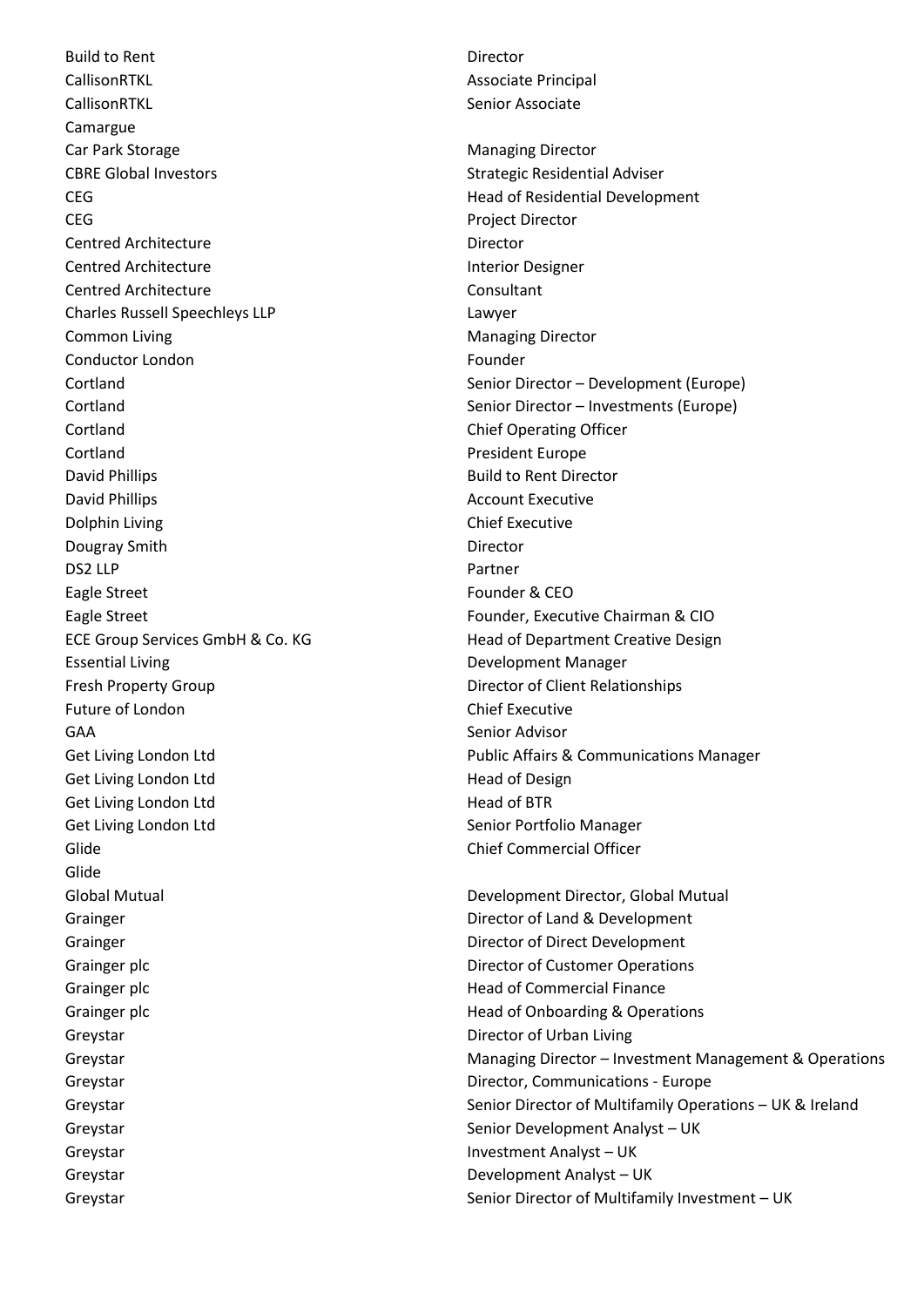Greystar **Investment Analyst – UK Investment Analyst – UK** Greystar **Investment Analyst – UK** Greystar Senior Investment Analyst – UK Greystar UK Design Director Greystar Greystar Netherlands **Managing Director** Managing Director Groner Developments Limited **Head of Asset Management** Hawkins | Brown Partner Hawkins | Brown Partner Hillcrest Enterprises Operations Manager Hoare Lea LLP Partner Homes England **Head of Affordable Strategy** Homes England Homes England Homes England HomeViews Platform Ltd **CEO & Co-Founder** HomeViews Platform Ltd Marketing Manager Homeviews Platform Ltd **Head of New Partnerships** Homeviews Platform Ltd **Head of Business Development** Homeviews Platform Ltd **Research Analyst** Research Analyst Homeviews Platform Ltd Content Lead Houzen CIO Howsy **Head of Strategy & Enterprise** Howsy **Sales Director** Howsy Consultant **HTA** Iceni Projects Ltd Director Inspired Villages **CEO Ipsos MORI** Chief Executive JLL Associate JLL Graduate Surveyor JLL Surveyor JLL Director JLL Associate JLL Associate JLL Director JLL Director JLL Associate JLL JLL Graduate Surveyor John Broadbent Consulting Ltd John Lewis & Partners Business Sales Manager, Property

Greystar Senior Director of Student Investment – UK

Harrison Street Real Estate Capital Vice President European Transactions Group

Hyde Group **Director of Stakeholder and Investment Management** Director of Stakeholder and Investment Management JLL Executive Director, Research & Strategy EMEA JLL Lead Director - Living Capital Markets JLL Associate - Living Capital Markets - Residential JLL Team Co-ordinator - Living Capital Markets

John Lewis Partnership **Head of Real Estate, Planning, Policy & Commercial** Head of Real Estate, Planning, Policy & Commercial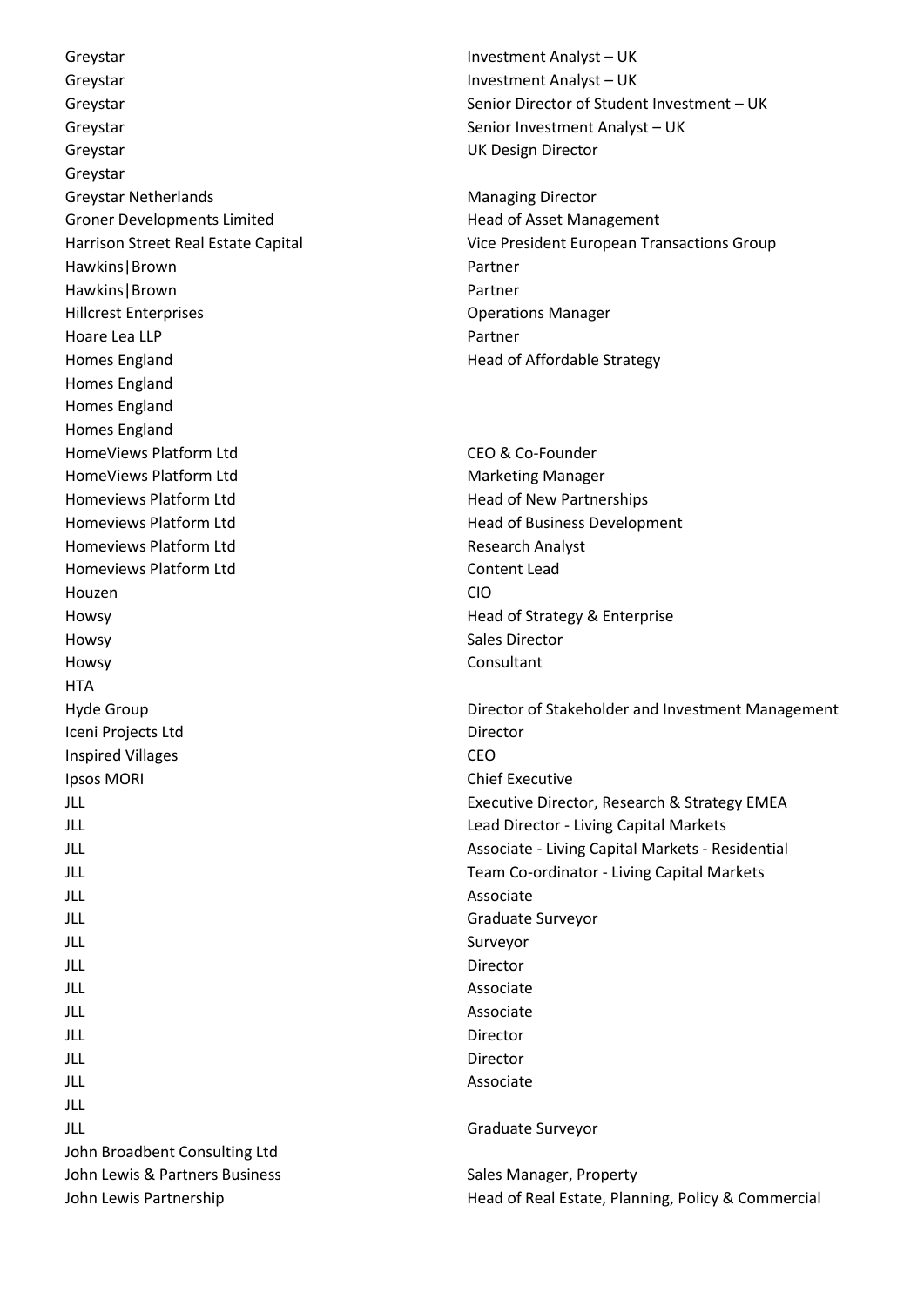Johns & Co **BtR & PRS Director** Jonathan Thompson Land & Consultancy Ltd Director Kennedy Wilson **Head of Residential** Kingsford Estate CEO KKR Director Real Estate Landlord Broadband Managing Director Landmarque Property Group CEO Legal & Contingency **Sales Director** Sales Director Legal & General Capital Managing Director, Suburban Build to Rent Legal & General Capital Manager Capital Manager Legal & General Investment Management Real Assets Fund Manager – Build to Rent Legal & General Suburban BTR Senior Development Manager LIV Consult Director, BTR Consultancy [London] LIV Consult **Senior Director BTR Consultancy (Europe)** Senior Director BTR Consultancy (Europe) LIV Consult **BTR** Consultant LIV Consult Associate BTR Consultant LIV Consult Associate BTR Research Analyst LIV Consult Junior BTR Research Analyst LIV Consult LIV Group **Senior Director Strategy - Europe** Senior Director Strategy - Europe LIV Group Senior Director Operations - Europe London Borough of Barking & Dagenham Leader London Borough of Camden Team Team Leader Regeneration London Borough of Hounslow Senior Housing Development and Supply Officer London Borough of Hounslow **Housing Delivery Officer** Long Harbour **Managing Director, BTR** Managing Director, BTR M&G Real Estate Investment Manager M7 Real Estate Acquisitions Manager Marketing Birmingham Inward Investment Executive MindFolio Limited **Project Manager** Project Manager Mindfolio Ltd Manager, Concept Development & Marketing Morph Structures **Director** Director Movers & Shakers **Managing Director** Managing Director Movers & Shakers Chairman Movers & Shakers **Head of Operations** Head of Operations Movers & Shakers **Regional Director** Regional Director Movers & Shakers **Regional Events Manager** Regional Events Manager Navana Property Group Navana Property Group Nexus Planning Associate Planner NHBC Senior Sector Lead, Alternative Residential NHBC Customer Relationship Director NHBC Sector Lead Retirement Living NHBC Sector Lead Housing Associations (Sector Lead Housing Associations) NHBC Sector Lead Local Authorities NHBC Personal Assistant Business Development NSG Developments Ltd Development Manager NSG Developments Ltd UK President NSG Developments Ltd Development Manager Origin Group of Companies **President & CEO**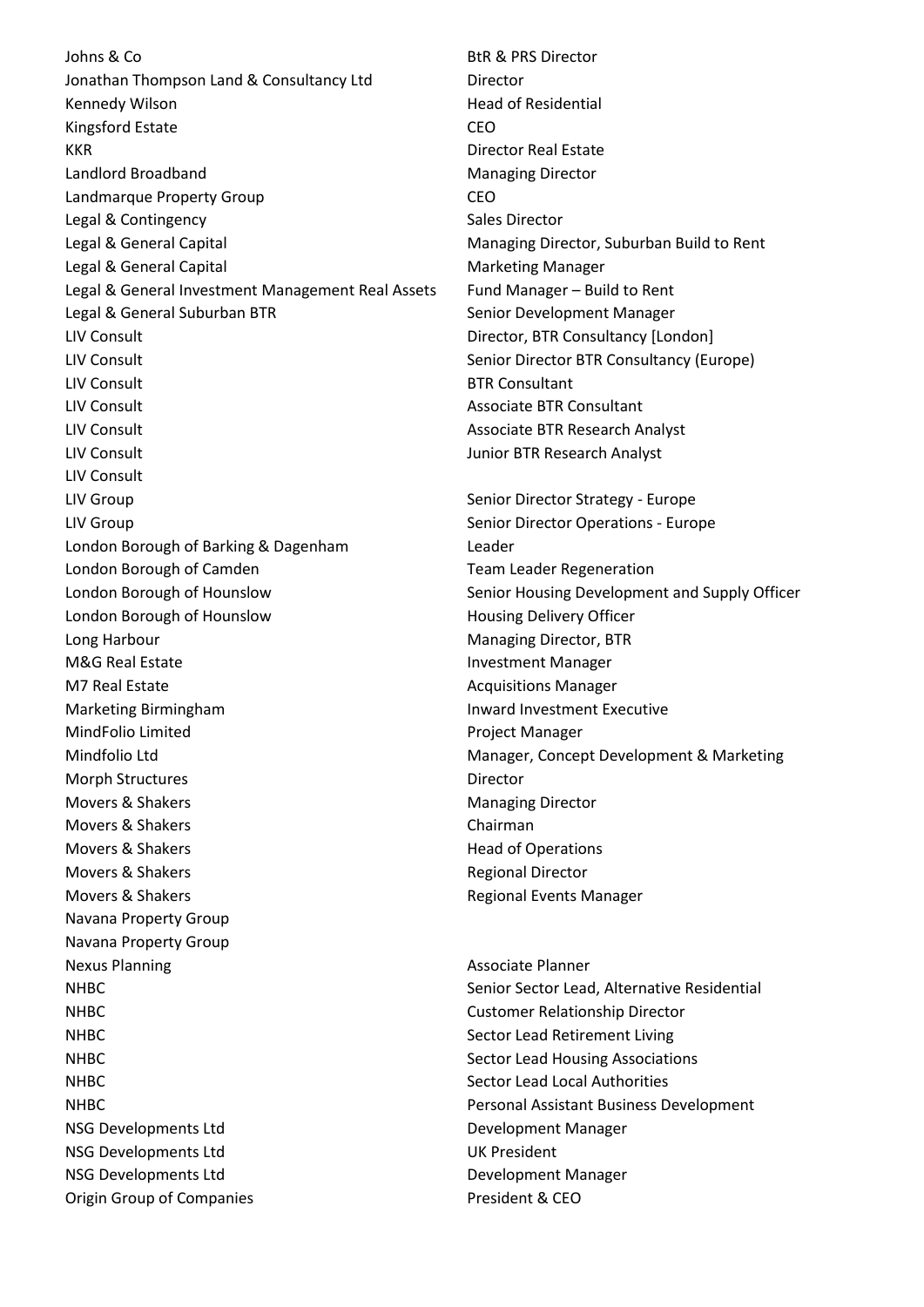Osborne Clarke Associate Director Osborne Clarke LLP Associate Director Partner Developments Associate Director Phinka Pty Ltd (Aus) Consultant PLATFORM Chief Executive Populo Living **Head of Development** Premier Guarantee **Private Rental Consultant** Premier Guarantee **Major Projects Business Manager** Major Projects Business Manager Present Made (Apache Capital Partners) Director Quintain **Quintain** Quintain Quintain Quintain Living Executive Commercial Director Ramboll **Director** Real Page Realstar Group **Chief Executive** Reposit **Key Partnerships Manager** Key Partnerships Manager Reposit **Partnership Sales Associate** Partnership Sales Associate Rettie & Co Ltd Director of Build to Rent Rettie & Co Ltd **Development Services Associate** Rise Homes Rock Invest **CIO** Rockwool **Strategic Intelligence Manager** Strategic Intelligence Manager Roomservice by CORT Roomservice by CORT **Head of Residential** Roomservice by CORT **Managing Director** Managing Director Rowan **CEO** Rund Partnership Limited Managing Director Rund Partnership Ltd Director SAY Associate SAY Consultant SAY Consultant SAY Consultant SAY Partner Social Managing Director, South West Sodexo **Head of Marketing** Stream7 Managing Director Symphony MD Symphony MD TateHindle **Director** Terence O'Rourke **Director** Director Terence O'Rourke **Director** Terence O'Rourke **Director** Director Terence O'Rourke Chairman TFL Quality and Design Manager TFL

Premier Guarantee **PG Marketing Team Leader/Senior Marketing Consultant** 

Realstar Group **Senior Vice President, Acquisitions and Asset Management** Senior Vice President, Acquisitions and Asset Management

TFL Head of Property Development (Build to Rent)